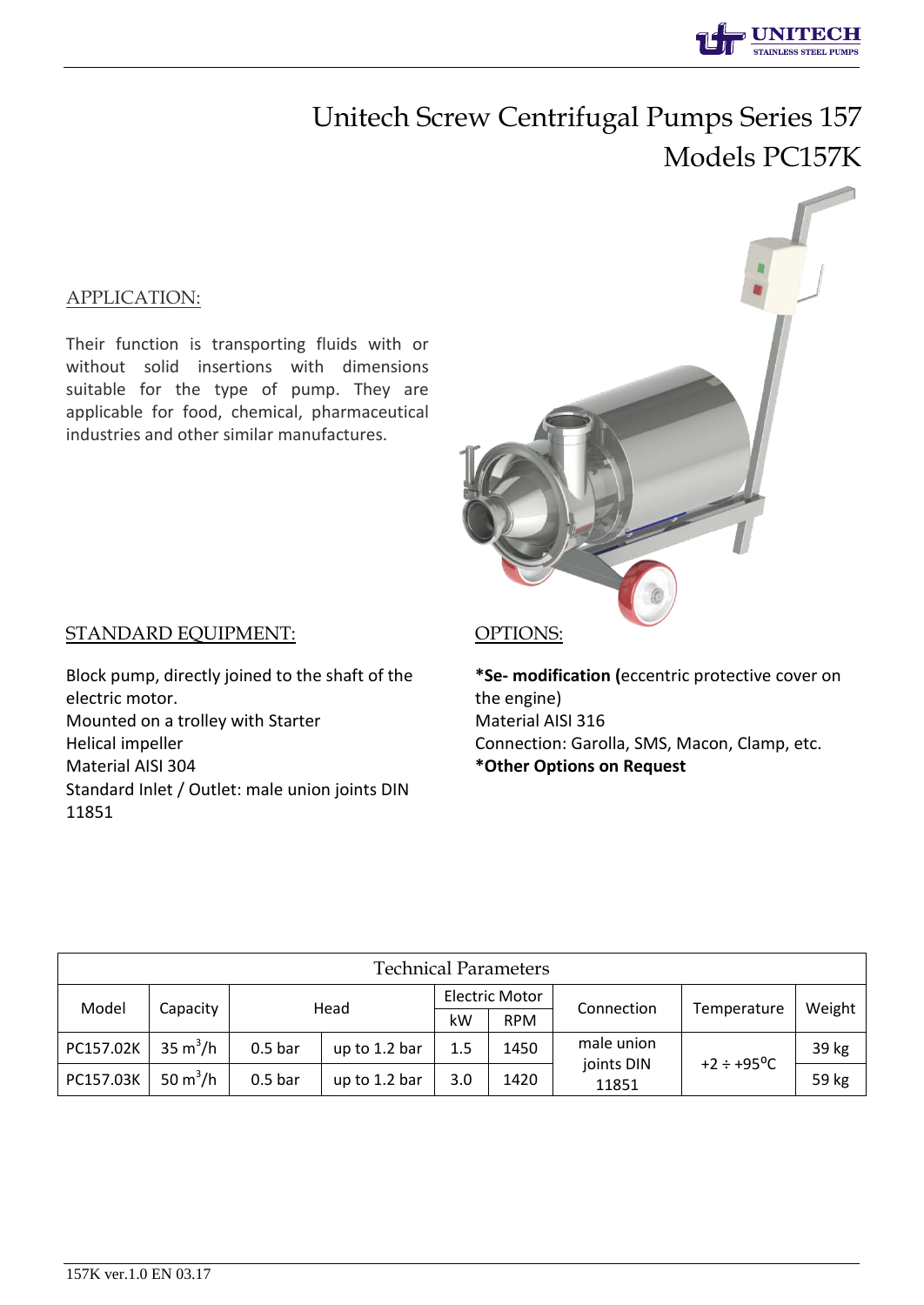# **UNITECH**

### Characteristic Curves of the Unitech Screw Centrifugal Pumps Series 157



\* with fluid – water at temperature 20 $\degree$ C. \*with pipes equal with pump's connections.